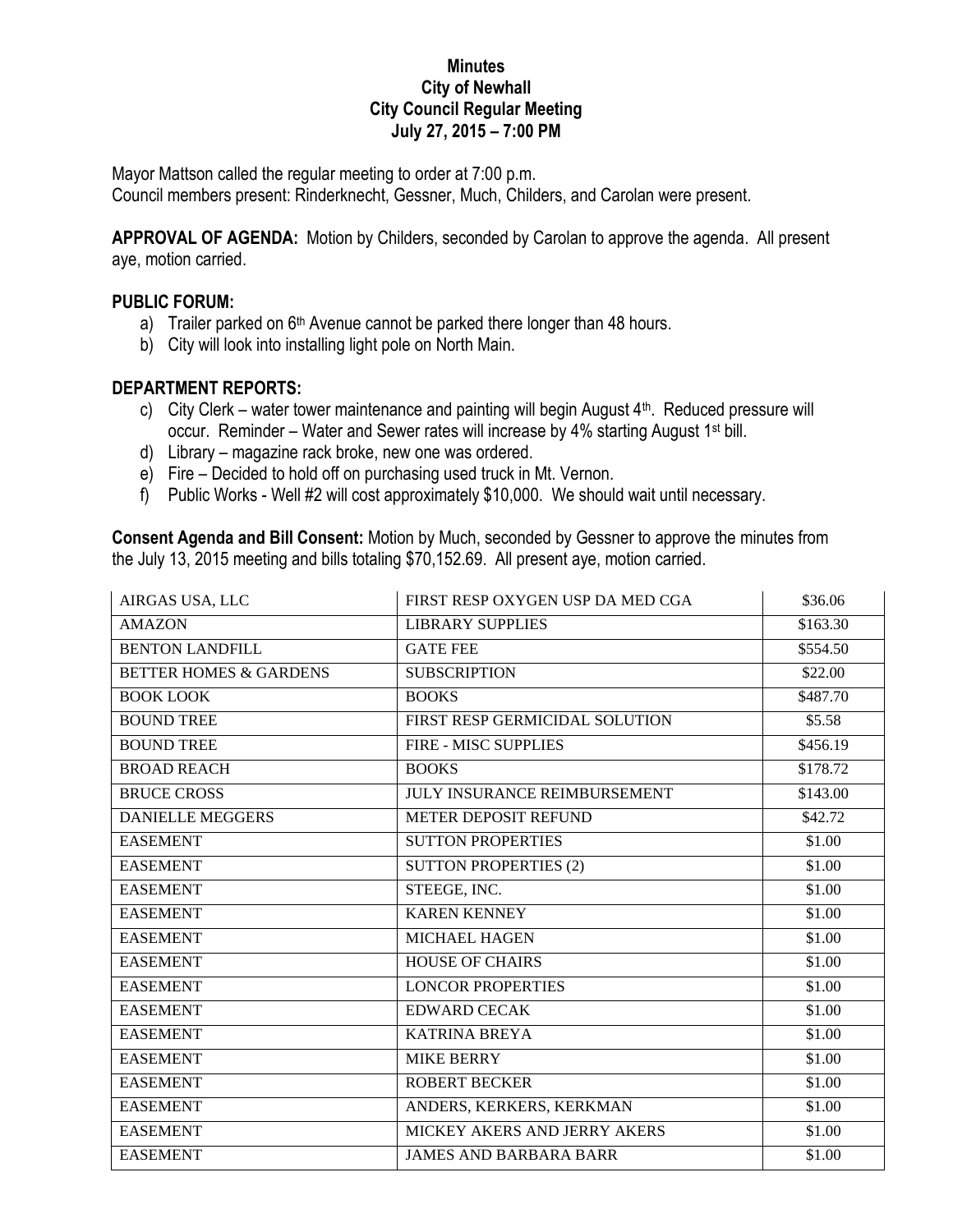| <b>EASEMENT</b>                  | <b>BRIAN BUERGER</b>                  | \$1.00      |
|----------------------------------|---------------------------------------|-------------|
| <b>EASEMENT</b>                  | <b>WELLS FARGO</b>                    | \$1.00      |
| <b>EASEMENT</b>                  | MICHELLE GAROUTTE                     | \$1.00      |
| <b>FURLER UTILITY SERVICES</b>   | <b>CHEMICALS AND PROFESSIONAL FEE</b> | \$1,152.45  |
| <b>GESSNER AUTO SERVICES</b>     | <b>TUBE FOR LAWN MOWER</b>            | \$12.00     |
| <b>HAWKEYE FIRE &amp; SAFETY</b> | <b>FIRE - MISC SUPPLIES</b>           | \$278.00    |
| <b>JOHN DEERE FINANCIAL</b>      | <b>PARTS AND SUPPLIES</b>             | \$81.89     |
| <b>MENARDS</b>                   | <b>SUPPLIES</b>                       | \$24.41     |
| <b>MIDAMERICA BOOKS</b>          | <b>BOOKS</b>                          | \$199.50    |
| MIKE RAMMELSBURG                 | <b>JULY INSURANCE REIMBURSEMENT</b>   | \$269.75    |
| <b>MPC</b>                       | YEARLY SUBSCRIPTION                   | \$28.27     |
| NEWHALL FEED SERVICE             | <b>BALL FIELD MARKERS</b>             | \$333.20    |
| <b>NEWHALL FIRST STOP</b>        | <b>STREETS - FUEL</b>                 | \$405.00    |
| POOL TECH                        | <b>WATER - CHLORINE</b>               | \$186.25    |
| PRAIRIE ROAD BUILDERS            | <b>ROAD REPAIRS</b>                   | \$56,987.55 |
| QUILL.COM                        | <b>LIBRARY SUPPLIES</b>               | \$18.35     |
| <b>SCHIMBERG CO</b>              | <b>SUPPLIES</b>                       | \$103.48    |
| <b>SELF</b>                      | <b>SUBSCRIPTION</b>                   | \$8.00      |
| <b>STAPLES</b>                   | <b>CITY HALL SUPPLIES</b>             | \$36.06     |
| <b>TEEN VOGUE</b>                | <b>SUBSCRIPTION</b>                   | \$15.00     |
| THE NORTHWAY CORP                | REPAIRS TO EBARA SEWAGE PUMP          | \$7,487.40  |
| <b>VISA BANKCARD</b>             | LIBRARY SUPPLIES & SUBSCRIPTION       | \$54.47     |
| <b>WENDLING QUARRIES</b>         | 3/4 ROAD STONE                        | \$364.89    |
|                                  |                                       | \$70,152.69 |

## **Council Action:**

- a. HRGreen Wastewater Project No update from HRGreen.
- b. HRGreen Main Street Project Soil reports had no surprises. DNR was here and reported there are no underground tanks on Main Street. SRF reviewers have asked for a few small updates. Final checks are being made and plans should be signed off on Wednesday, July 29th. Public Hearing should occur on August 10<sup>th</sup>, bid opening on August  $20<sup>th</sup>$  and bids would be returned to City Hall by August  $24<sup>th</sup>$ . Alliant will remove poles. Estimated completion this fall/winter with an exception of the planters that will complete in the spring. Easements need to be returned this week from properties affected by sidewalk/drainage project. Updates will begin on the west side first. Total project cost is projected to be \$477.500.00 (being paid by \$242,000 from SRF Wastewater Loan Interest, and the City is responsible for \$235,500). Motion by Childers, 2<sup>nd</sup> by Rinderknecht to set public hearing for August 10<sup>th</sup> at 7:00 PM at City Hall. All present aye, motion carried.
- c. Grovert Building Update Asbestos is in the floor only. Will need to be removed from building prior to demo occurring. Removal will occur in approximately 2 weeks. Jan will get quote to have both sides done. Motion by Gessner to allow Mattson to accept the quote or deny it, 2nd by Much, all present aye, motion carried. G&H supplied quotes for Tube Heating - \$7,800 in the shop, and Electrical work for front - \$8,567.89, Motion by Gessner, 2nd by Childers, all present aye, motion carried to approve quotes. Mattson will get with Rabe Hardware and Barr Electric to see about plumbing quotes. Projected wall between Library and City Hall needs to be filled in. Motion by Gessner and 2nd by Carolan, all present aye, motion carried for Jan to contact Dennis Scheer to start the work.
- d. Culvert under Jeremy Mahan's driveway and east of driveway. After discussion, Mattson said he will get quotes for work.